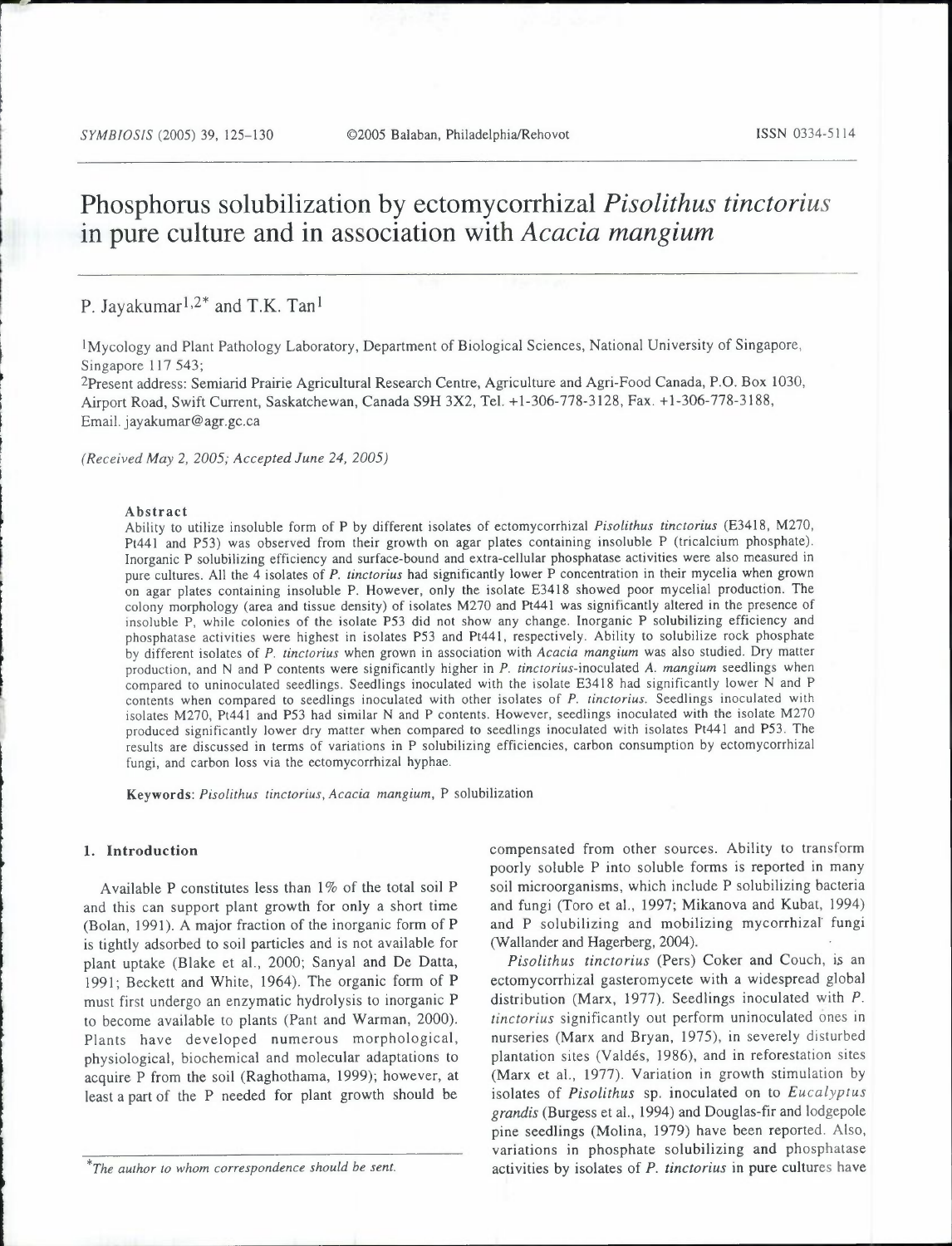been reported (Lapeyrie et al., 1991; Ho, 1987). Trappe ( 1977) stressed the need to test many ecotypes of a particular mycorrhizal fungus both in pure culture and in association with the host plant before wide scale nursery inoculations.

*Acacia mangium* Willd. (Pedley, 1987) is a fast growing leguminous tree that can form symbiotic associations with both nitrogen-fixing rhizobia and mycorrhizal fungi. *Acacia mangium* has gained popularity in the last two decades for reforestation of degraded lands (National Academy of Sciences, 1983; Turnbull, 1986), because of its ability to grow well on degraded soils. Also, *A. mangium* is the most widely planted *Acacia* species in Asia (Lee and Nguyen, 1991) and Africa (Kessy, 1991). In the present study, laboratory experiments were designed to measure the P solubilizing efficiency of different isolates of *P. tinctorius*  in pure cultures. Also, a seedling inoculation experiment was conducted to find out the ability of *P. tinctorius*inoculated *A. mangium* seedlings to utilize rock phosphate as the sole P source. A comparison was made between the performances of different isolates of *P. tinctorius* in pure cultures and in association with *A. mangium* seedlings to find out whether the isolate that had higher P solubilizing efficiency in pure culture was able to perform well in association with the host plant.

# **2. Materials and Methods**

#### Pisolithus tinctorius *culture maintenance*

Four isolates of *P. tinctorius* namely E3418, M270, Pt441 and P53 were used in the present study. All the *P. tinctorius* isolates were cultured on modified Melin-Nokrans (MMN) (Marx, 1969) agar plates. Twenty-day-old colonies on MMN agar plates incubated at 27°C were used as the mother culture. Stock cultures were stored at 4°C, and subcultured every 2 months.

#### *Colony morphology on insoluble P*

Ten replicate plates of 25 ml MMN agar each containing either 25 mg KH2P04 (soluble P) or 125 mg Ca3(P04)2 (tricalcium phosphate or insoluble P) per plate were prepared for each isolate of *P. tinctorius.* Mycelial plugs were cut with a sterile cork borer (8 mm diameter) from one or more mother culture plates, and one mycelial plug was placed on each MMN agar plate prepared as described above. All plates were sealed with parafilm and incubated in the dark at 27°C. After 20 d, the diameters of the colonies were measured. The intact colonies were removed from agar plates, washed and transferred to 0.1 M citrate buffer (pH 5.1), and left for 1 hat room temperature. The mycelia were then removed from solution, washed with distilled water and blotted dry. The mycelia were then oven dried at 45°C for 24 h and weighed. The colony area and tissue density were

calculated. The oven-dried mycelia were digested (Novozamsky et al., 1983), and P concentrations were estimated by stannous chloride reaction method (Allen, 1989).

### *Inorganic P solubilizing efficiency*

Five mycelial plugs were cut with a sterile cork borer (8 mm diameter) from one or more mother culture plates, and transferred to a 250 ml conical flask containing 100 ml of basal nutrient solution (Cairney and Smith, 1992), 60 mg NH4N03 and 200 mg Ca3(P04)2. Uninoculated flasks served as the control. Seven replicates were maintained for each isolate of *P. tinctorius* and control. The flasks were incubated in a shaker incubator at 27°C for 72 h. After 72 h, the mycelia were separated from culture filtrate by using dried and desiccated membrane filters. A gentle vacuum was applied to aid filtration. The culture filtrate was then centrifuged at 3,000 rpm for 2 min at 27°C and the clear supernatant was removed. Soluble P was estimated by the stannous chloride reaction method (Allen, 1989). The procedure was repeated for the control flasks. The control value was deducted from the value obtained for each isolate. The separated mycelia were gently washed in running tap water, blotted-dry and oven-dried at 45°C for 24 h. The dry weights were recorded. The carbon content in the oven-dried fungal mycelia was estimated by rapid titration method (Allen, 1989). Similarly, the initial dry weight and carbon content were estimated from samples of mycelial fungal plugs used for inoculation. Carbon utilized by the fungus was calculated. The results were expressed as mg tricalcium phosphate solubilized per mg of carbon utilized.

#### *Surface-bound and extra-cellular phosphatase activities*

Five mycelial plugs were cut with a sterile cork borer (8 mm diameter) from one or more mother culture plates, and transferred to a 250 ml conical flask containing 100 ml of basal nutrient solution (Cairney and Smith, 1992), 60 mg NH4N03 and 0.013 mg KH2P04. Seven replicate flasks were prepared for each isolate of *P. tinctorius,* and were incubated in a shaker incubator at 27°C for 24 h. After 24 h, the mycelia were separated from culture filtrate by using dried and desiccated membrane filters. A gentle vacuum was applied to aid filtration. Surface-bound and extra-cellular phosphatase activities were estimated, based on the hydrolysis of p-nitrophenol (Tibbett et al., 1998). Mycelial dry weight and total organic carbon in the mycelium were measured. The results were expressed as mmoles *p*nitrophenol liberated per h per mg of mycelial carbon.

# Pisolithus tinctorius *inoculum preparation \*

Vegetative mycelial inoculum for *P. tinctorius* isolates were prepared according to the procedures described by Marx and Bryan (1975). Two-litre-flasks were filled with 1,450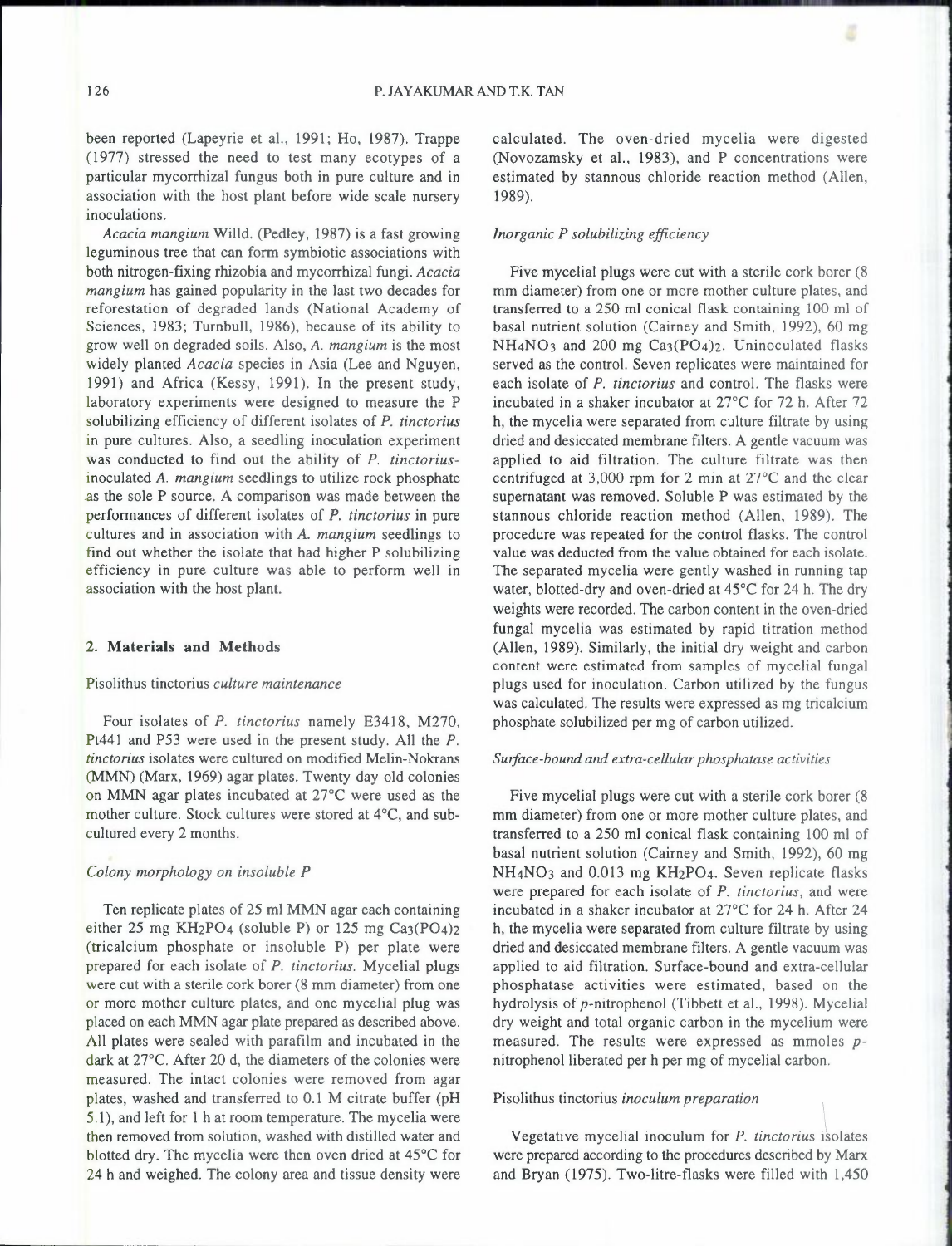ml of vermiculite and 50 ml of peat moss. The content was moistened with 800 ml of MMN solution and autoclaved for 1 hat 120°C. The flasks of vermiculite and peat moss were then aseptically inoculated with 50 ml of mycelial slurry. Control flasks were left uninoculated. After 11 weeks of growth at 27°C, the content (vermiculite-peat moss mixture and mycelial growth) was removed from the flask and leached with 15 times its volume of sterile tap water to remove unused nutrients. The rinsed content (inoculum) was placed in sterile plastic bags and stored over night at 5°C.

#### *Seedling inoculation experiment*

*Acacia mangium* seeds were surface sterilized in 95% sulphuric acid for 30 min, rinsed with sterile distilled water, and germinated on 1% water agar at 25°C in the dark. One 14-d-old healthy seedling free of contamination was aseptically transferred into a plastic cup containing the rooting mixture, which includes 200 g of sterilized, waterwashed river sand, 56 mg of mussori rock phosphate (insoluble P) and 40 g of vegetative mycelial inoculum. The uninoculated controls received 40 g of moistened vermiculite-peat moss mixture. A total of 15 replicate plants were maintained for each isolate of *P. tinctorius* and for uninoculated control. The plants were grown in a net house and supplied with 30 ml of sterile N free and P free nutrient solution (modified from Broughton and Dilworth, 1971) once in 15 d. Ammonium nitrate (NH4N03) was applied in solution to all the seedlings at the rate of 20.4 mg per seedling at 15 d interval. The seedlings were watered with sterile distilled water to maintain moisture conducive to seedling growth. After 6 months, the plants were harvested and dried in an oven at 60°C for 72 h, and dry weights were recorded. After digestion (Novozamsky et al., 1983), the N content in the oven-dried plant samples was analyzed by indophenol blue method (Novozamsky et al., 1974), and the P content was analyzed by stannous chloride reaction method (Allen, 1989).

#### *Statistical analysis*

The data obtained were analyzed using the SPSS program. A single factor analysis of variance (one way ANOVA) was used to test for significant differences in treatments. A multiple range analysis was used to test for significant differences between treatments using Duncan's procedure at  $P \le 0.05$ . The effect of P availability on the colony morphology of each fungal isolate was assessed by comparing their growth on soluble and insoluble P and using a student t-test at  $P \leq 0.05$ .

# 3. Results **and** Discussion

All the isolates of *P. tinctorius* had significantly lower P

concentration in their mycelia when grown on agar plates containing insoluble tricalcium phosphate (Fig. 1a). However, only the isolate E3418 produced significantly lower dry matter (Fig. 1b) indicating that P deficiency is a limiting factor for its growth. *Pisolithus tinctorius* isolates Pt441 and M270 significantly increased their respective colony area (Fig. le) followed by a significant decrease in the tissue density (Fig. ld) when grown on insoluble P, while the isolate P53 did not show any change in its colony morphology. Variations in the colony morphology of *P. tinctorius* isolates as a result of P stress are reported for the first time. However, similar changes in *P. tinctorius*  isolates as a result of N stress have been reported earlier by Dickie et al. (1998). According to them, mycorrhizal fungi with lower hyphal density and higher colony area can explore a large volume with minimal investment in tissue biomass, while mycorrhizal fungi with higher hyphal density can utilize the resources efficiently. The same interpretation is applicable to the four *P. tinctorius* isolates studied here.

The inorganic P solubilizing efficiency and specific phosphatase activity of a mycorrhizal fungus are important when P is deficient in the soil. The isolate Pt441 showed higher surface-bound and extra-cellular phosphatase activities when compared to other isolates of *P. tinctorius*  (Table 1). The enzyme phosphatase is involved in the conversion of organic P to an available form (Dighton, 1991) indicating that the isolate Pt441 is suitable for inoculation in soils with high organic P content. On the other hand, organic acids present in the fungal metabolites play a major role in acidification of the surrounding medium and solubilization of recalcitrant mineral P (Wallander, 2000; Nahas, 1996; Paris et al., 1995). *Pisolithus tinctorius* isolate P53 showed a significantly higher inorganic P solubilizing efficiency (Table 1) indicating that this isolate is suitable for soils rich in recalcitrant mineral P.

Table I. P solubilizing efficiency of different isolates of *Pisolithus tinctorius* in pure cultures. Values are means ± SE  $(n=5)$ . Values followed by same letter do not differ significantly at  $P \le 0.05$  according to Duncan's multiple range test.

| P. tinctorius<br>isolates | Inorganic P<br>solubilizing<br>efficiency <sup>a</sup> | Phosphatase activity |                     |  |
|---------------------------|--------------------------------------------------------|----------------------|---------------------|--|
|                           |                                                        | Surface-<br>boundb   | Extra-<br>cellularb |  |
| E3418                     | $0.0026 \pm 0.0003a$                                   | $0.98 \pm 0.04a$     | $0.08 \pm 0.01a$    |  |
| M270                      | $0.0048 \pm 0.0004$                                    | $1.30 \pm 0.02$      | $0.10 \pm 0.02a$    |  |
| Pt441                     | $0.0067 \pm 0.0005c$                                   | $1.50 \pm 0.05c$     | $0.26 \pm 0.01 b$   |  |
| <b>P53</b>                | $0.0119\pm0.0005d$                                     | $1.30 \pm 0.02$      | $0.23 \pm 0.01 b$   |  |

amg tricalcium phosphate solubilized per mg of carbon utilized; bmmoles p-nitrophenol liberated per h per mg of mycelial carbon.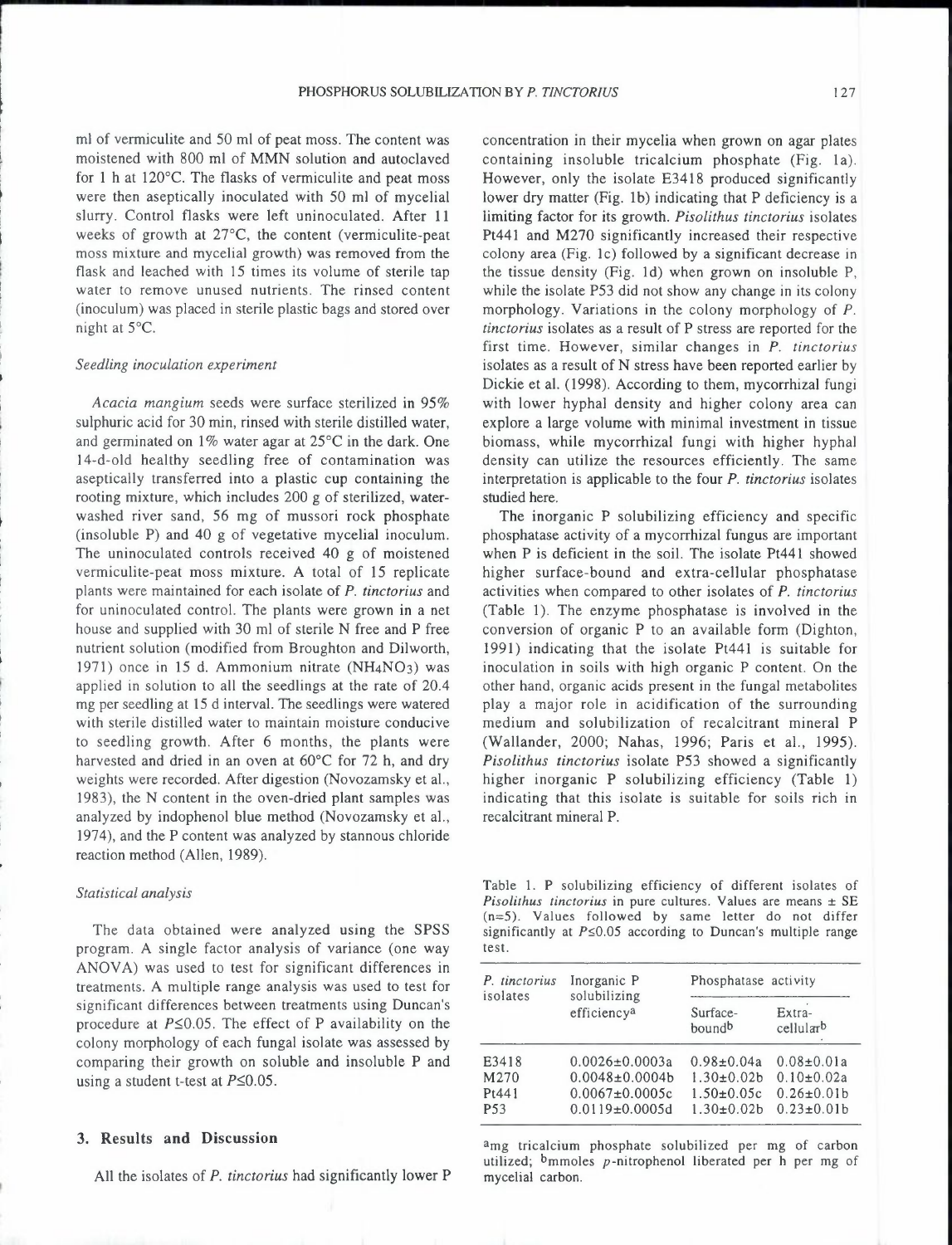# 128 P. JAYAKUMARANDT.K. TAN



Figure 1. Effects of P availability on (a) mycelial P concentration (b) mycelial dry weight (c) colony area and (d) mycelial tissue density of different isolates of *P. tinctorius* grown on agar plates. Q Soluble P, II Insoluble P or tricalcium phosphate. Data are means and bars indicate SE ( $n=10$ ), \*\*Significantly different from soluble P at  $P\leq 0.05$ .

Table 2. Dry matter production, and P and N contents in 6-month-old A. mangium supplied with mussori rock phosphate as the sole P source and inoculated with different isolates of *P. tinctorius*. Values are means  $\pm$  SE (n=15). Values followed by same letter do not differ significantly at  $P \le 0.05$  according to Duncan's multiple range test.

| Treatments           | Seedling dry<br>weight $(g)$ | Seedling P<br>content $(mg)$ | Seedling N<br>content $(mg)$ | Shoot P<br>concentration $(\% )$ | Shoot N<br>concentration $(\% )$ |
|----------------------|------------------------------|------------------------------|------------------------------|----------------------------------|----------------------------------|
| Uninoculated control | $2.50 \pm 0.24a$             | $0.50 \pm 0.07a$             | $34.1 \pm 3.7a$              | $0.034 \pm 0.001a$               | $1.9 \pm 0.08a$                  |
| E3418                | $4.93 \pm 0.30$              | $1.33 \pm 0.13 b$            | $90.4 \pm 3.8$ b             | $0.043 \pm 0.003$ ab             | $2.5 \pm 0.12c$                  |
| M270                 | $5.67 \pm 0.37 b$            | $1.83 \pm 0.17c$             | $118.2 \pm 7.7c$             | $0.051 \pm 0.003 b$              | $2.8 \pm 0.09d$                  |
| Pt441                | $6.61 \pm 0.31$ c            | $1.89 \pm 0.21c$             | $117.7 \pm 7.3c$             | $0.046 \pm 0.004 b$              | $2.3 \pm 0.08$ bc                |
| <b>P53</b>           | $6.85 \pm 0.31c$             | $1.79 \pm 0.21c$             | $118.2 \pm 7.3c$             | $0.042 \pm 0.003ab$              | $2.2 \pm 0.10 b$                 |

In addition to their role in phosphorus solubilization, organic acids secreted into the soil serve as a carbon source for native microorganisms present in the soil (Garbaye, 1991). Ignatov et al. (2000) reported that treatment of soybean plants with organic acids during inoculation with *Bradyrhizobium japonicum* enhanced the adhesion of bacteria and nodule formation. Co-inoculation of N-fixing rhizobia with the *P. tinctorius* isolate P53 may enhance nodule formation without affecting the carbon economy of the host plant when compared to the other isolates of *P. tinctorius.* However, the effect of organic acids secreted by the mycorrhizal fungi on the rhizosphere pH has to be taken into account before such a practice is recommended because nodulation is very sensitive to low pH (Whelan and Alexander, 1986; Wolff et al., 1993).

Inoculation experiment showed that *P. tinctorius*inoculated *A. mangium* seedlings had significantly higher growth rate, and N and P contents when compared to

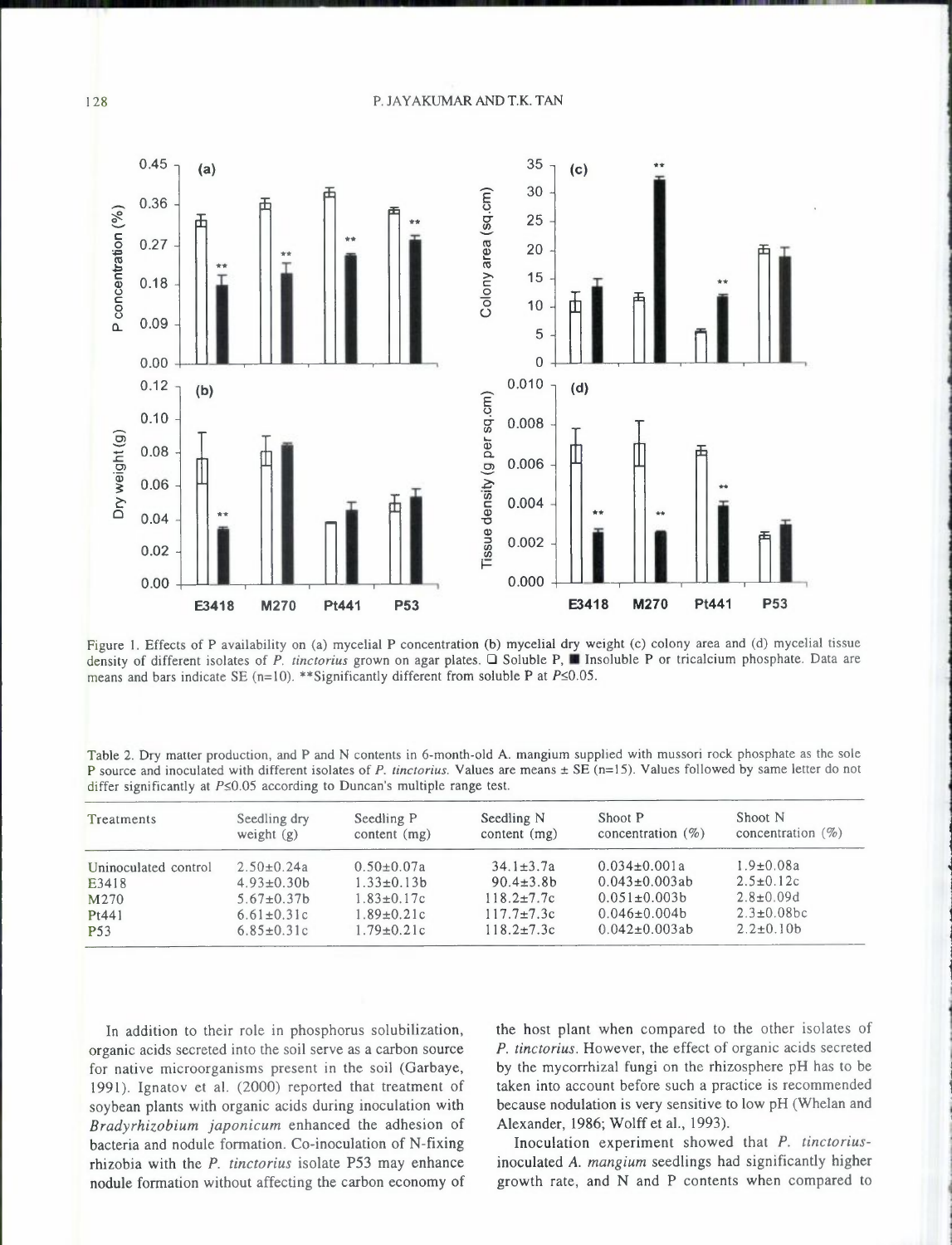uninoculated seedlings (Table 2). Functional compatibility between *Pisolithus* sp. and *A. mangium* has been reported by Duponnois and Ba (1999). According to them, inoculation with *Pisolithus* sp. significantly enhanced *A. mangium* growth in soils with low available P. This study shows that inoculated seedlings were able to utilize rock phosphate as the sole P source. The inoculated seedlings had 2.6 to 3.7 times higher seedling P content when compared to uninoculated seedlings, which supports the above conclusion. Similarly, utilization of unavailable form of P by plants inoculated with AM fungi (Guissou et al., 1998; Rahman and Parsons, 1997) and other ectomycorrhizal fungi (Wallander, 2000; Wallander et al., 1997) has been reported earlier.

Inoculation experiment also revealed that *P. tinctorius*  isolates Pt441 and P53, which showed higher P solubilizing efficiencies in pure cultures, significantly increased the dry matter production in *A. mangium*  seedlings when compared to the other two isolates (E3418 and M270) (Table 2). The poor growth of isolate E3418 inoculated seedlings can be attributed to the poor P solubilizing efficiency of this isolate and its inability to utilize insoluble form of P for its own growth. Seedlings inoculated with the isolate M270, in spite of recording N and P contents similar to those seedlings inoculated with Pt441 or P53, produced significantly lower shoot dry weight. This can be due to relatively higher carbon allocated to the fungal partner by these seedlings. Although higher allocation of carbon to mycorrhizal root systems and their associated mycelia increases nutrient acquisition (Rouhier and Read, 1998), it also increases respiration rate resulting in carbon loss (Ek, 1997). The amount of nutrient taken up per unit of carbon allocated to the mycorrhizal mycelium is an important measure of the efficiency of the symbiosis and of the benefit to the plant (Fahey, 1992; Jones et al., 1991). Hence, the cost-benefit relationship in mycorrhizal symbiosis (Fitter, 1991) should be considered while selecting potential isolates for inoculation with host plants.

Finally, from the present study it is evident that isolates of *P. tinctorius* varied significantly in their ability to solubilize P, and the variations in pure cultures were representative of the variations when grown in association with *A. mangium.* Therefore, in future, the cultural characteristics can be used for screening isolates of *P. tinctorius* to assess their performance in low P soils.

# Acknowledgement

The authors are grateful to National University of Singapore, Singapore for providing a postgraduate research scholarship to P. Jayakumar and to Laboratoire de Biotechnologie des Symbioses Forestiéres Tropicales ORSTOM/CIRAD-Foret Nogent, France for providing the fungal cultures.

#### REFERENCES

- Allen, S.E. 1989. Analysis of vegetation and other organic materials. In: *Chemical Analysis of Ecological Materials.*  Blackwell Scientific Publication, Oxford, UK, pp. 46-61.
- Beckett, P.H.T. and White, R.E. 1964. Studies on the phosphate potentials of the soils. Part III. The pool of inorganic phosphate. *Plant and Soil* 21: 253-282.
- Blake, L., Mercik, S., Koerschens, M., Moskal, S., Poulton, P.R., Goulding, K.W.T., Weigel, A., and Powlson, D.S. 2000. Phosphorus content in soil, uptake by plants and balance in three European long-term field experiments. *Nutrient Cycling in Agroecosystem* 56: 263-275.
- Bolan, N.S. 1991. A critical review on the role of mycorrhizal fungi in the uptake of phosphorus by plants. *Plant and Soil*  134: 189-207.
- Broughton, W.J. and Dilworth, M.J. 1971. Control of leghaemoglobin synthesis in snake bean. *Journal of Biochemistry* 125: 1075-1080.
- Burgess, T., Dell, B., and Malajczuk, N. 1994. Variation in mycorrhizal development and growth stimulation by 20 *Pisolithus* isolates inoculated on to *Eucalyptus grandis* W.
- Hill ex Maiden. *New Phytologist* 127: 731-739. Cairney, J.W.G. and Smith, S.E. 1992. Influence of intracellular phosphorus concentration on phosphate absorption by the ectomycorrhizal basidiomycete *Pisolithus tinctorius. Mycological Research* 96: 673-676.
- Dickie, I.A., Koide, R.T., and Stevens, C.M. 1998. Tissue density and growth response of ectomycorrhizal fungi to nitrogen source and concentration. *Mycorrhiza* 8: 145-148.
- Dighton, J. 1991. Acquisition of nutrients from organic sources by mycorrhizal autotrophic plants. *Experientia* 47: 362-369.
- Duponnois, R. and Bâ, A.M. 1999. Growth stimulation of *Acacia mangium* Willd by *Pisolithus* sp. in some Senegalese soils. *Forest Ecology and Management* 119: 209-215.
- Ek, H. 1997. The influence of nitrogen fertilization on the carbon economy of *Paxillus involutus* in ectomycorrhizal association with *Betula pendula. New Phytologist* 135: 133-142.
- Fahey, T.J. 1992. Mycorrhiza and forest ecosystems. *Mycorrhiza* 1: 83-89.
- Fitter, A.H. 1991. Costs and benefits of mycorrhizas: implications for functioning under natural conditions. *Experientia* 47: 350-355. Garbaye, J. 1991. Biological interactions in the
- mycorhizosphere. *Experientia* 47: 370-375.
- Guissou, T., Ba, A.M., Guinko, S., Dupponois, R., and Plenchette, C. 1998. Rock phosphate and vesiculararbuscular mycorrhiza effects on growth and mineral nutrition of *Zizyphus mauritiana* Lam. in an alkaline soil. *Annales des Sciences Forestieres (Paris)* 55: 925-931.
- Ho, I. 1987. Comparison of eight *Pisolithus tinctorius* isolates for growth rate, enzyme activity, and phytohormone production. *Canadian Journal of Forest Research* 17: 31- 35.
- Ignatov, G.G., Kovacheva, T.I., and Vasilfeva, V.N. 2000. The effect of organic acids on the assimilation of nitrates by soybean plants and the adhesion of *Bradyrhizobium japonicum* to roots. *Russian Journal of Plant Physiology*  47: 17-22.
- Jones, M.D., Durall, D.M., and Tinker, P.B. 1991. Fluxes of carbon and phosphorus between symbionts in willow mycorrhizas and their changes with time. *New Phytologist*  119: 99-106.
- Kessy, B.S. 1991. Growth of Australian acacias in Tanzania.